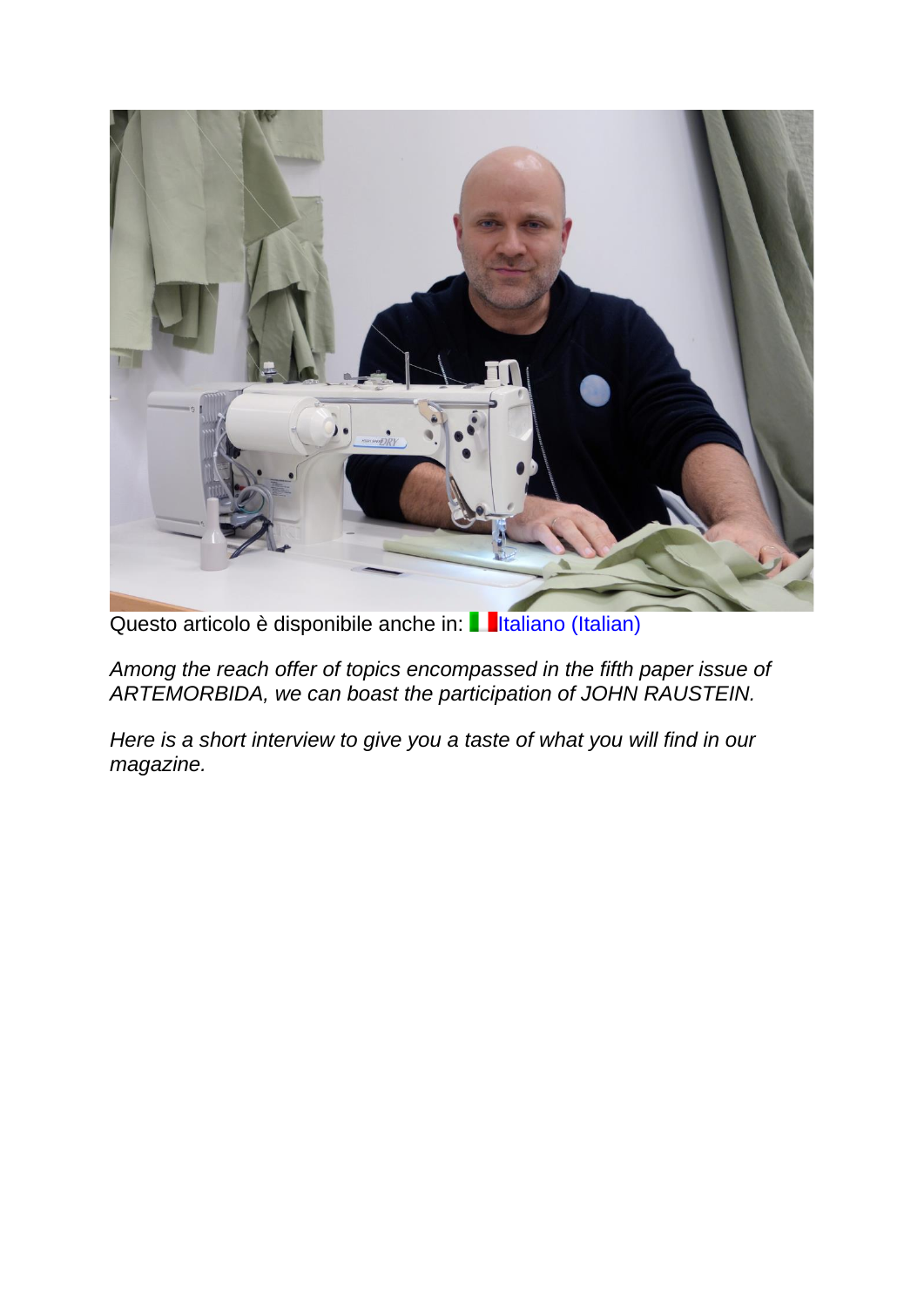

*Ph. credit Gustavberg Konsthall* **Does the concept of atmosphere, I have used as a critical concept to introduce your work, appeal to you?**

Yes, absolutely! I love the idea of entering a kind of atmosphere, enter into something else: another state of mind, remembering something. My art is all around the perceiver, everywhere; you are immersed into it.

### **What is the role of the senses in perceiving your works?**

It is about visual tactility. I want the viewers to know how it feels to touch the work and its surface without touching it. By recalling the experience, we know precisely how materials feel. Textile surrounds us; it is a part of our everyday life, from the start to the end of life. Even if we do not notice it, we can feel it, and we know it. It is a very common experience that everybody has. This is what I do want to be remembered: something that you did not realise you forgot.

### **Speaking about memories, what is the most effective sense in triggering your memories?**

I think the smell is the most important. The smell is like setting me back in time. Immediately! I'm at my grandmother's kitchen, and I'm in my grandfather's workshop. I can feel the tablecloth's embroideries in my fingers in my grandmother's house when I smell.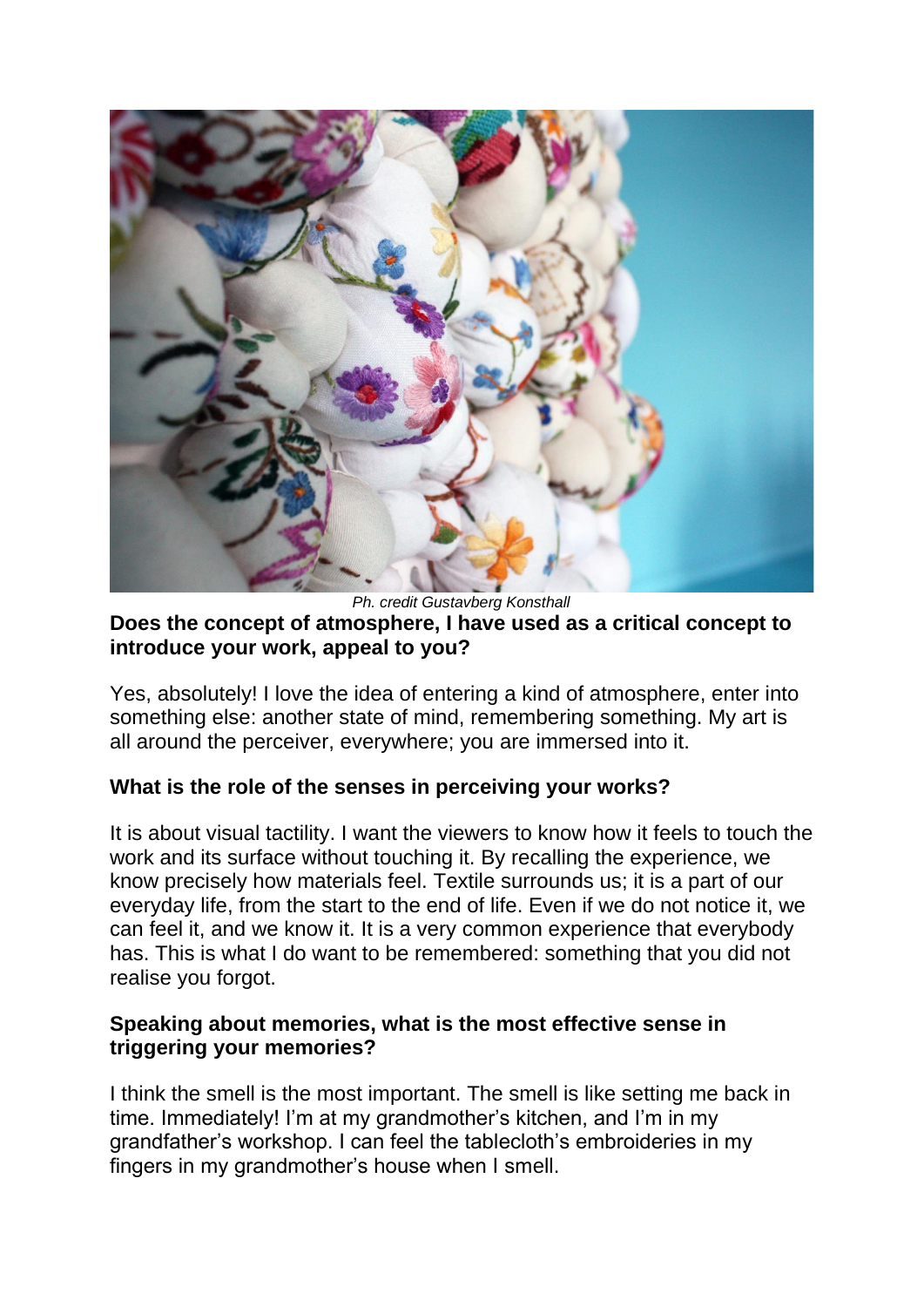

*Ph. credit John Raustein*

## **How would you describe the smell of your artworks?**

The cotton has a distinct scent when you open a new roll, for example. It's essential for me that all the materials I use didn't have a life before. I want to create my stories with new materials. What I'm interested in is to recreate the feeling of smell and visualise it in the material.

## **Your work is autobiographic and based on communication and the viewer response to it. What do you want to convey?**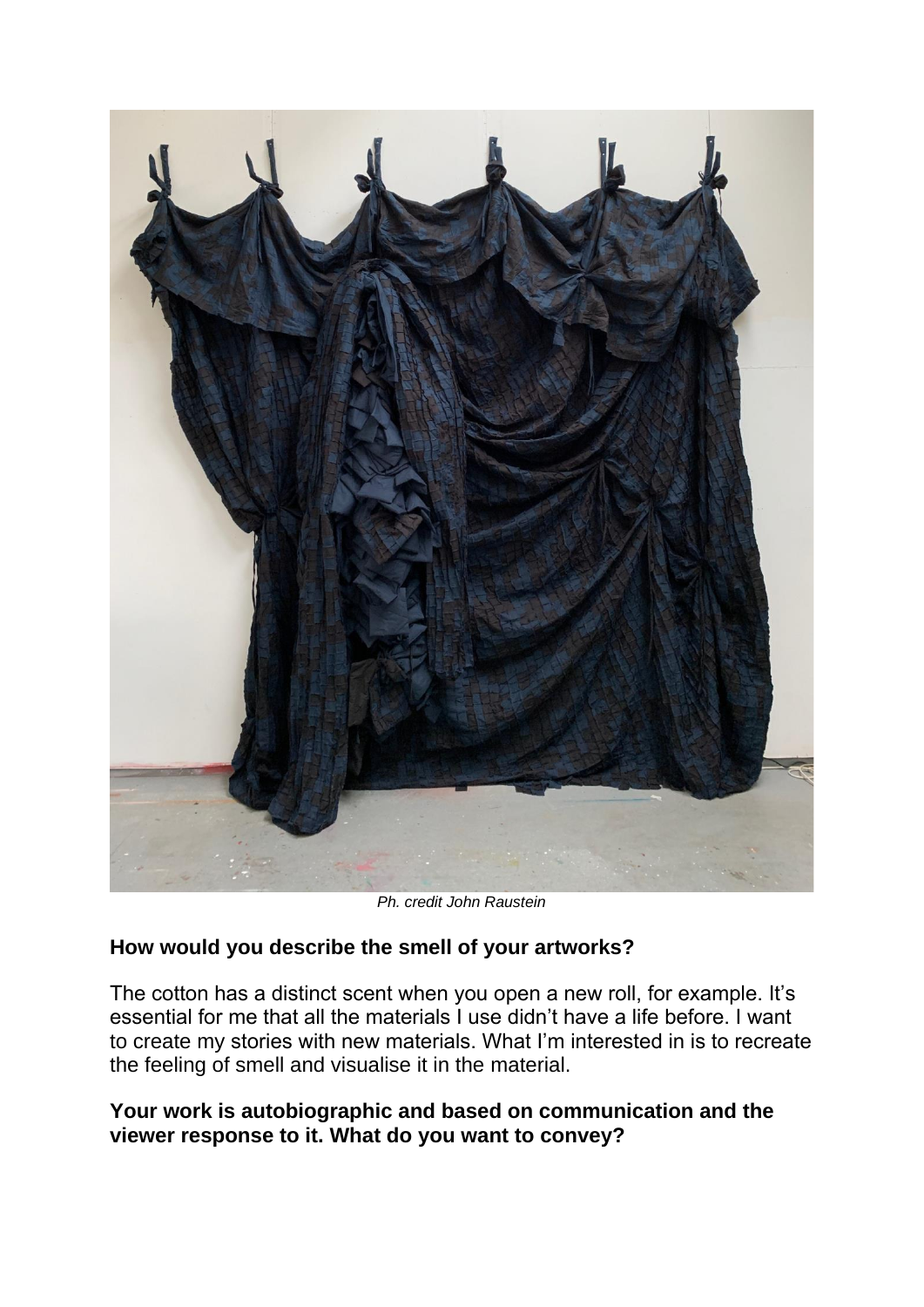It is not so crucial for you, as a viewer, to perceive the same story that I want to tell. The important thing is that my work tells you something.

It's inspiring for me to personally communicate with the viewers; have little meetings and conversations add new layers to the artwork. I really enjoy it. And especially when my work can open up a really personal conversation, triggering stories and memories.

# **The concept of time is fundamental in your work. How do you formally visualise time and labour?**

Usually, it's a repetition of small pieces sewn together. That's the most effective visualisation of time. When I sew together five squares composed of five-by-five cm small pieces and repeat this module, it becomes enormous. When I lift it, then the time becomes really visible! Everybody understands that cutting and stitching is involved. And when it's like ten times ten meters, well, it's really effective!

There is a tremendous amount of labour involved in textiles that is not visible; it is not appreciated. This kind of work is invisible in our lives; we don't have time to do it. If we are artists, then we have time.



*Ph. credit John Raustein*

**Your work expresses time through trilogies. What are the next steps?**